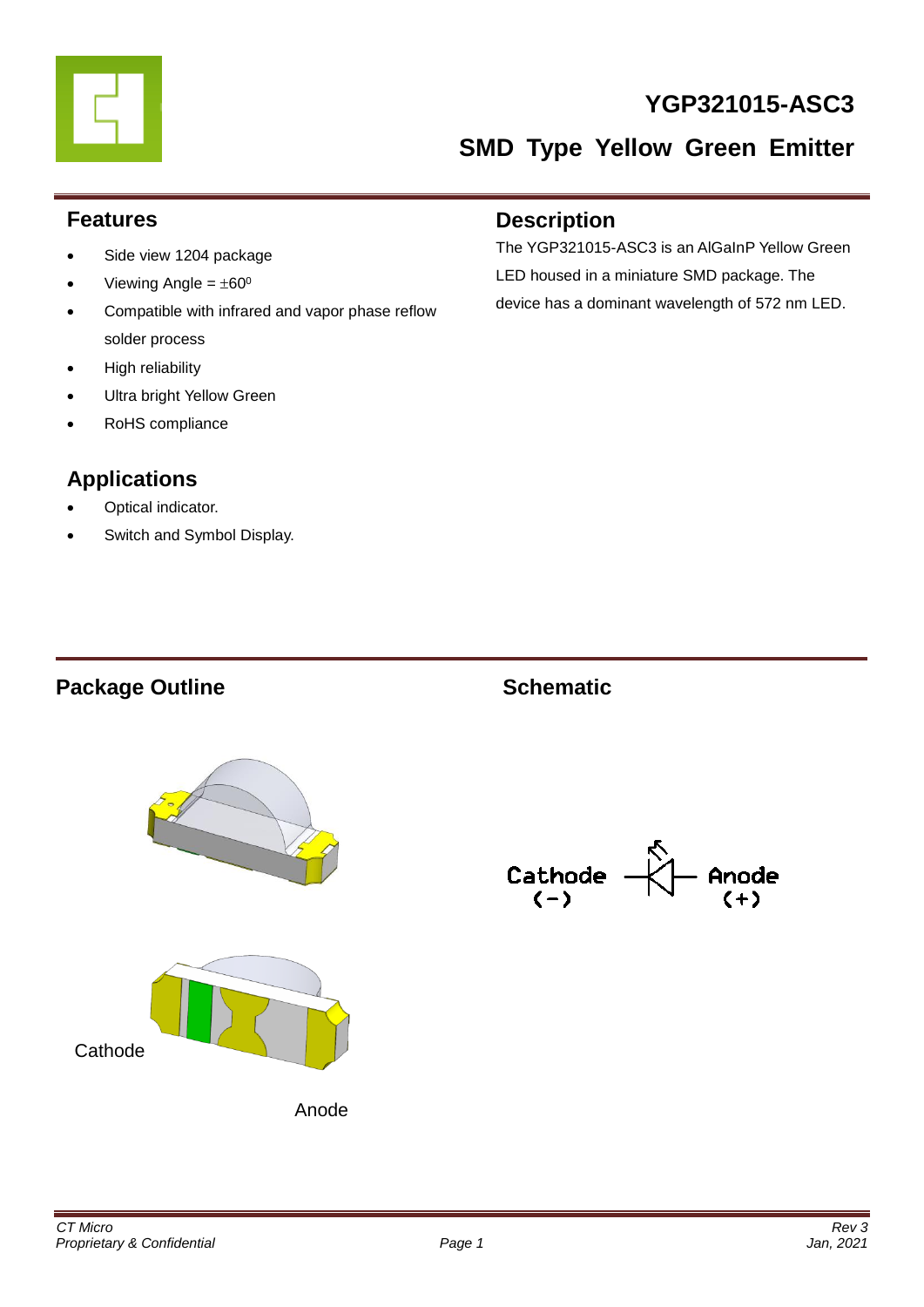

# **Absolute Maximum Rating at 25<sup>0</sup>C**

| <b>Symbol</b>                | <b>Parameters</b>                                         | <b>Ratings</b> | <b>Units</b> | <b>Notes</b>  |
|------------------------------|-----------------------------------------------------------|----------------|--------------|---------------|
| IF                           | <b>Continuous Forward Current</b>                         | 25             | mA           |               |
| <b>IFP</b>                   | <b>Peak Forward Current</b>                               | 60             | mA           |               |
| $V_{R}$                      | Reverse Voltage                                           | 5              | V            |               |
| ${\mathsf T}_{\mathsf{opr}}$ | <b>Operating Temperature</b>                              | $-40 - +85$    | $^{0}C$      |               |
| $T_{\text{stg}}$             | Storage Temperature                                       | $-40 - +100$   | $^{0}C$      |               |
| $\mathsf{T}_{\mathsf{sol}}$  | <b>Soldering Temperature</b>                              | 260            | $\rm ^{0}C$  | $\mathcal{P}$ |
| $P_D$                        | Power Dissipation at (or below) 25°C Free Air Temperature | 65             | mW           |               |

#### **Electro-Optical Characteristics** *TA = 25°C (unless otherwise specified)*

#### **Optical Characteristics**

| Symbol       | <b>Parameters</b>       | <b>Test Conditions</b> | Min | Typ | Max | <b>Units</b> | <b>Notes</b> |
|--------------|-------------------------|------------------------|-----|-----|-----|--------------|--------------|
| l٧           | Luminous Intensity      | $l = 20mA$             | 25  |     | 62  | mcd          | 3            |
| ΛD           | Dominant Wavelength     | $l = 20mA$             | 568 |     | 576 | nm           |              |
| $\theta$ 1/2 | Angle of Half Intensity | $l = 20mA$             |     | ±60 |     | deg          |              |

#### **Electrical Characteristics**

| <b>Symbol</b> | <b>Parameters</b>      | <b>Test Conditions</b> | Min  | Typ | <b>Max</b> | <b>Units</b> | <b>Notes</b> |
|---------------|------------------------|------------------------|------|-----|------------|--------------|--------------|
| VF            | <b>Forward Voltage</b> | $l = 20mA$             | ı. 1 | ۰   | 2.5        |              |              |
| IR            | <b>Reverse Current</b> | Vr=5V                  |      | -   |            | μA           |              |

**Notes:** 

- 1. IFP Conditions--Pulse Width≦ 100μs and Duty≦ 10%.
- 2. Soldering time≦ 10 seconds.
- 3. Bin Range of Luminous Intensity

| <b>Bin Code</b> | Min | Max | Unit | Condition  |  |  |
|-----------------|-----|-----|------|------------|--|--|
| i2              | 25  | 30  |      |            |  |  |
| k1              | 30  | 36  |      |            |  |  |
| k2              | 36  | 43  | mcd  | $I_F=20mA$ |  |  |
| 11              | 43  | 51  |      |            |  |  |
| 12              | 51  | 62  |      |            |  |  |

Tolerance of Luminous Intensity  $\pm 10\%$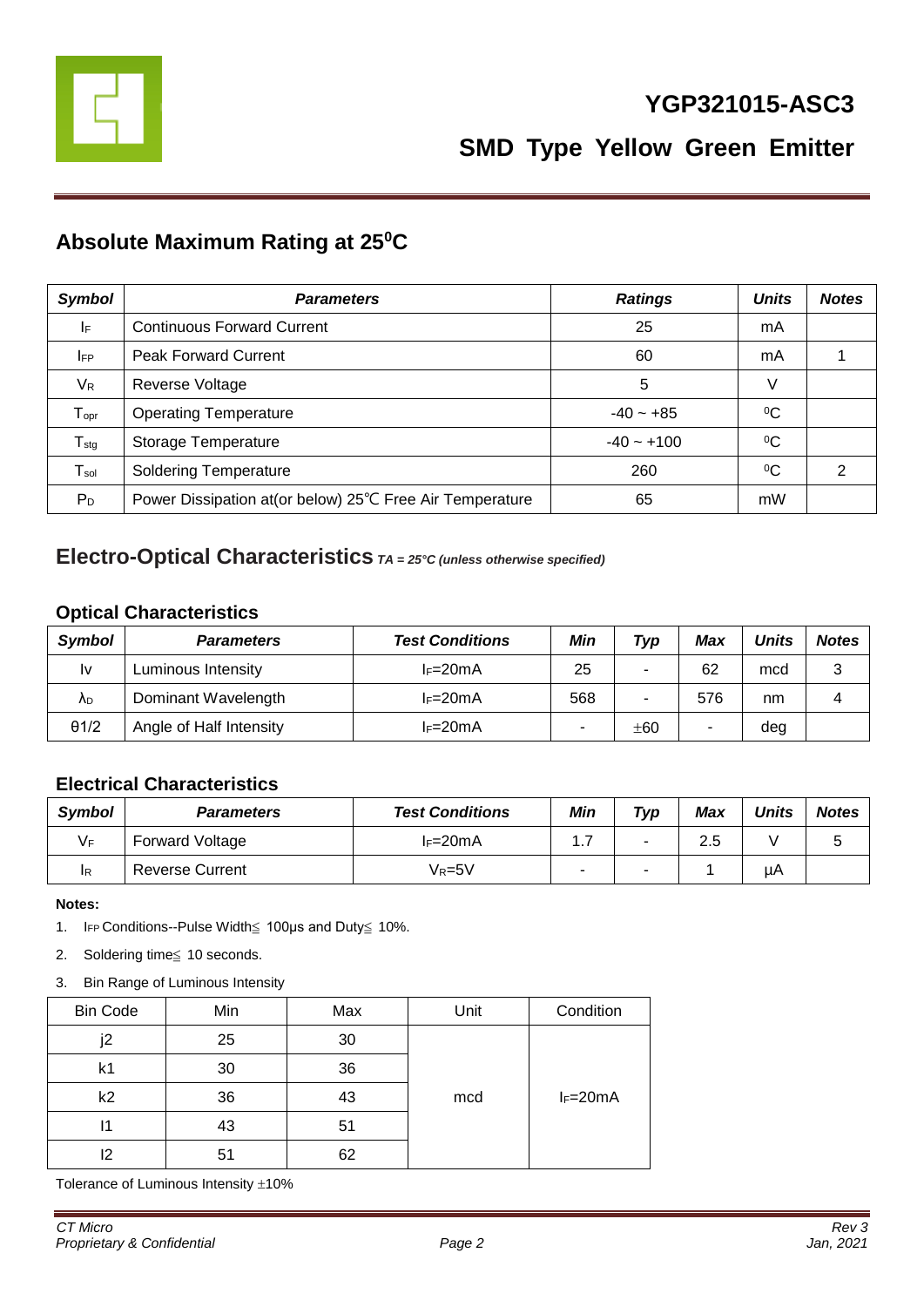

# **YGP321015-ASC3**

# **SMD Type Yellow Green Emitter**

#### 4. Bin Range of Dominant Wavelength

| <b>Bin Code</b> | Min | Max | Unit | Condition  |  |
|-----------------|-----|-----|------|------------|--|
| G2              | 568 | 570 |      |            |  |
| G <sub>3</sub>  | 570 | 572 |      |            |  |
| G5              | 572 | 574 | nm   | $I_F=20mA$ |  |
| G6              | 574 | 576 |      |            |  |

Tolerance of Dominant Wavelength: ±1nm.

#### 5. Bin Range of Forward Voltage

| <b>Bin Code</b> | Min | Max | Unit | Condition  |  |
|-----------------|-----|-----|------|------------|--|
| V4              | 1.7 | 1.9 |      | $I_F=20mA$ |  |
| V5              | 1.9 | 2.1 |      |            |  |
| V6              | 2.1 | 2.3 |      |            |  |
| 17              | 2.3 | 2.5 |      |            |  |

Tolerance of Forward Voltage  $\pm 0.1$ V.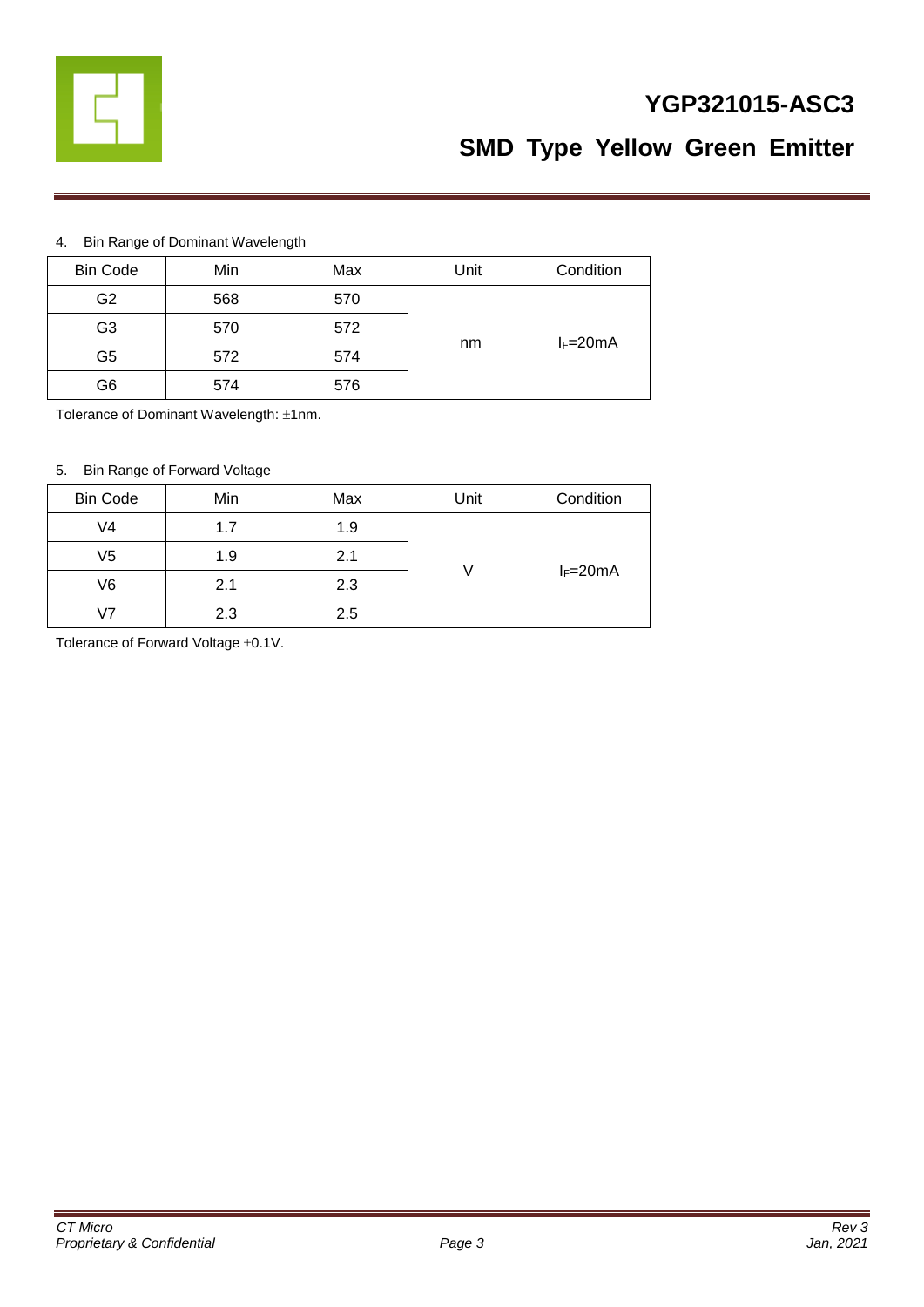

# **YGP321015-ASC3 SMD Type Yellow Green Emitter**

### **Typical Characteristic Curves**



Forward Current Vs Soldering Temperature



Relative Luminous Intensity Vs Juntion Temperature



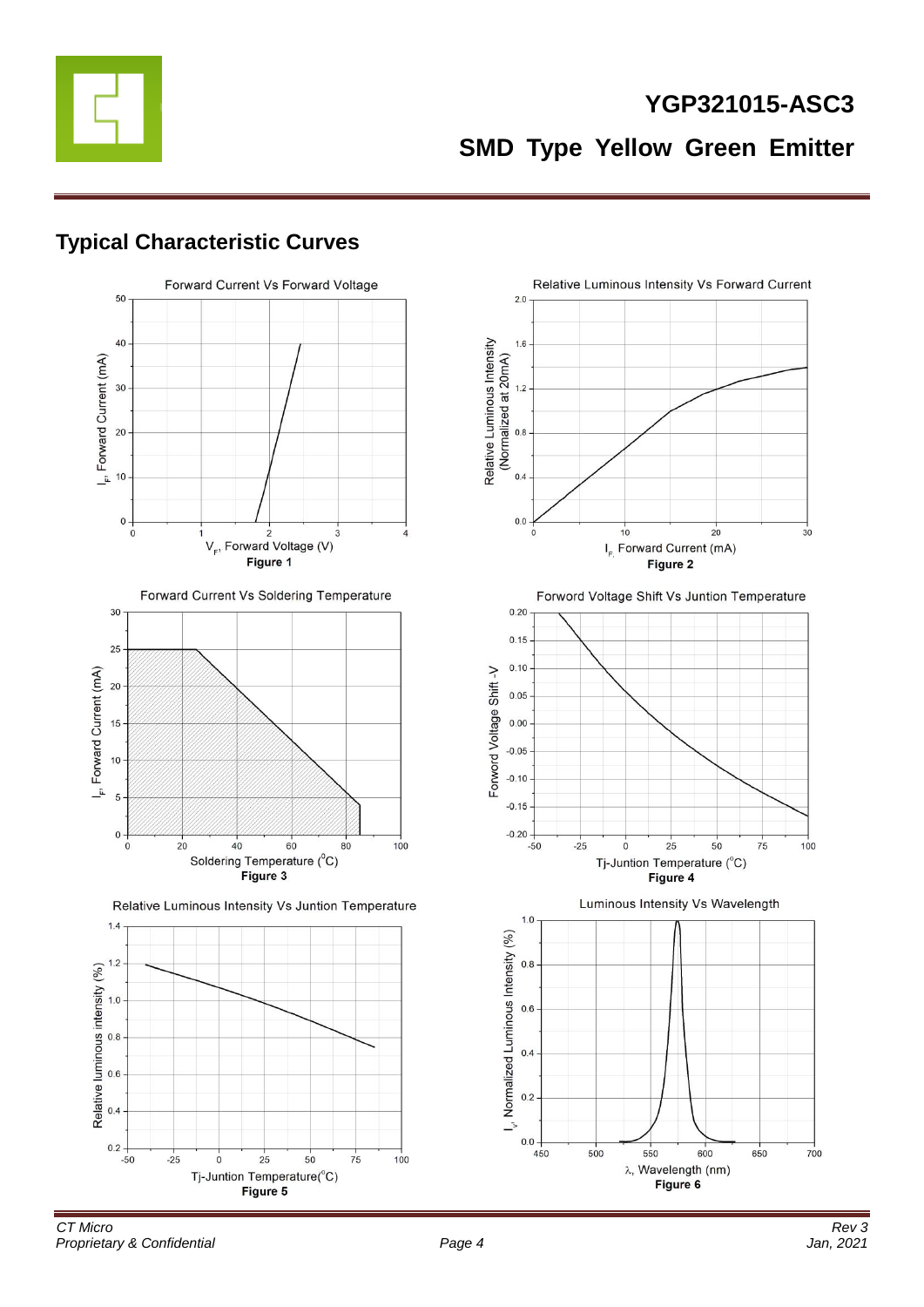

# **Typical Characteristic Curves**

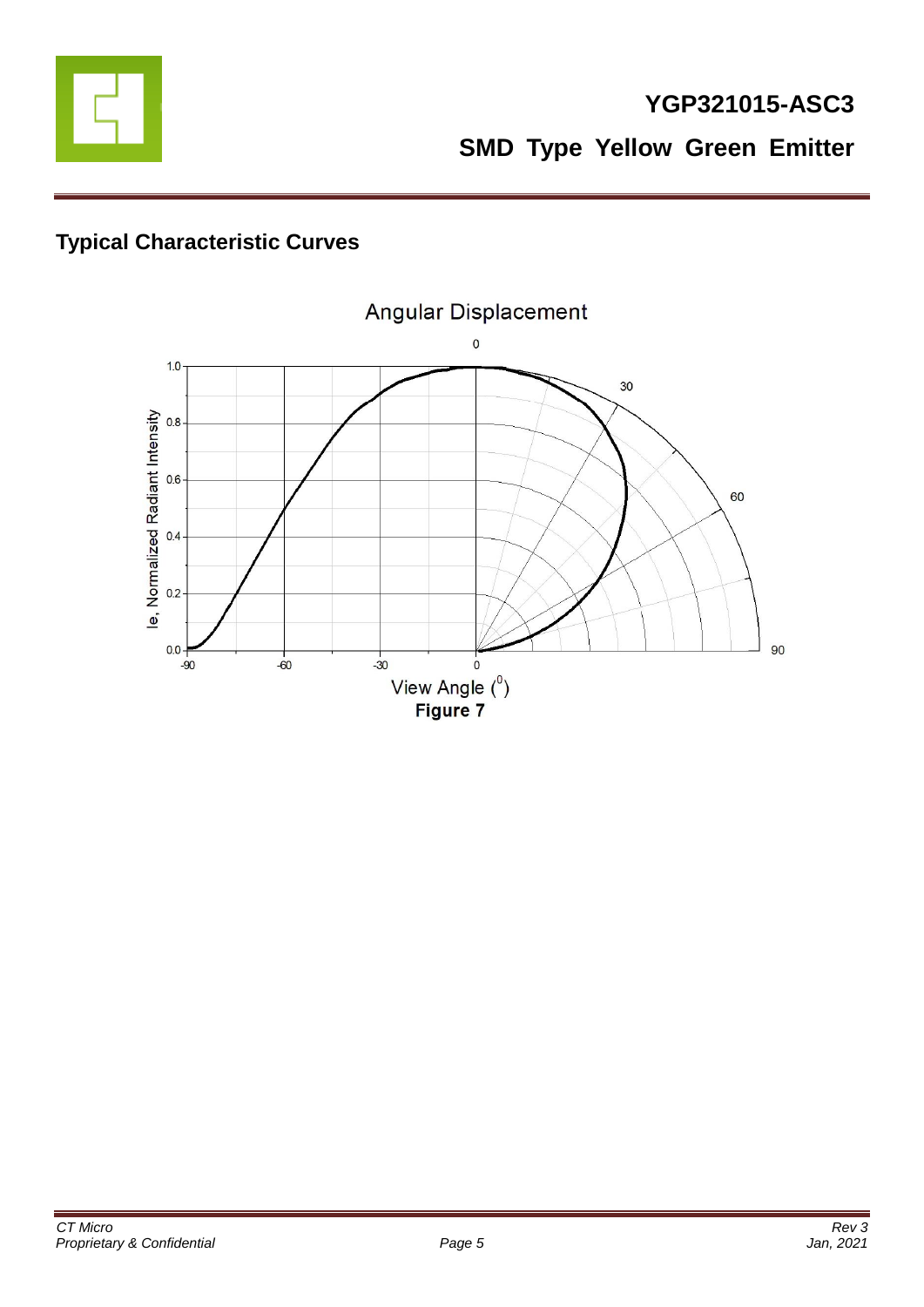

# **YGP321015-ASC3 SMD Type Yellow Green Emitter**

#### **Package Dimension** *All dimensions are in mm, unless otherwise stated*



Note: Tolerance unless mentioned is ±0.1mm.

### **Recommended Soldering Mask** *All dimensions are in mm, unless otherwise stated*



Note: Tolerance unless mentioned is ±0.1mm.

# **Ordering Information**

| <b>Part Number</b> | <b>Description</b> | <b>Quantity</b> |
|--------------------|--------------------|-----------------|
| YGP321015-ASC3     | Tape & Reel        | 3000 pcs        |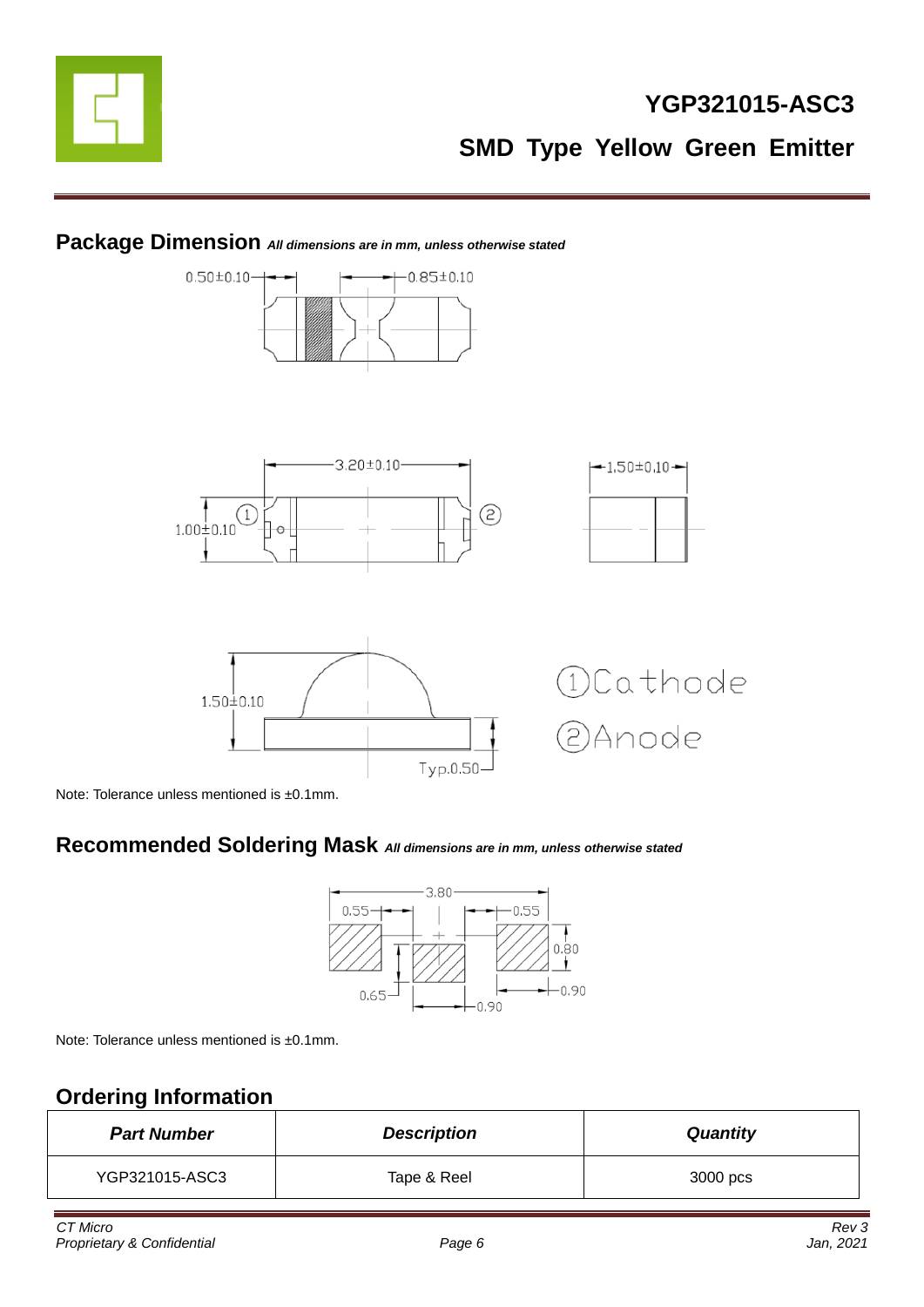

# **Reel Dimension** *All dimensions are in mm, unless otherwise stated*



#### **Tape Dimension** *All dimensions are in mm, unless otherwise stated*



Note: Tolerance unless mentioned is ±0.1mm.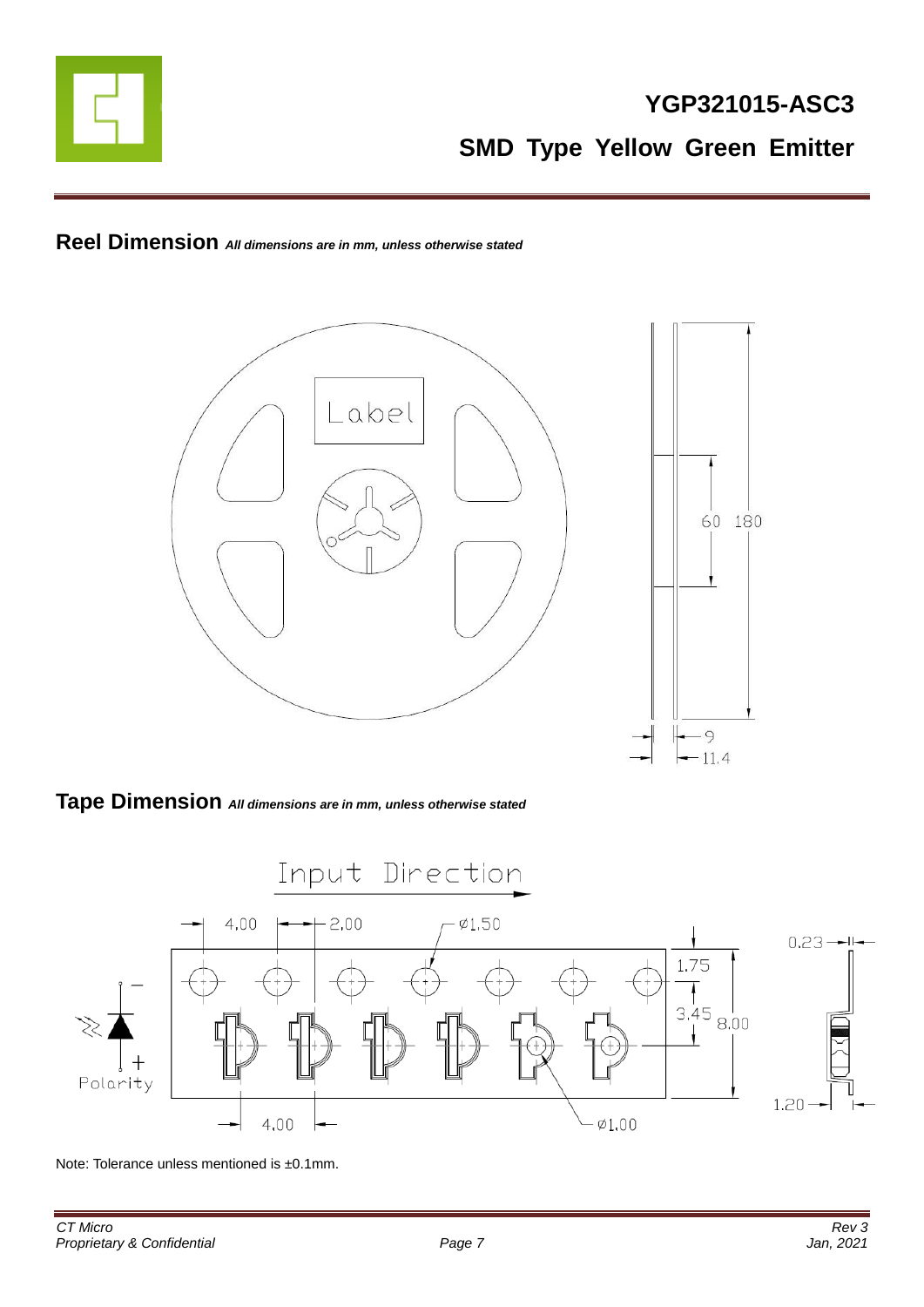

# **YGP321015-ASC3 SMD Type Yellow Green Emitter**

## **Label Form Specification**



CPN : Customer Part Number Part no: CTM Production Number Serial no: Production Number Lot no: Lot number Q'ty: Packing Quantity Date Code: Manufacture Date IV : Bin Code of Luminous Intensity WD : Bin Code of Dominant Wavelength VF : Bin Code of Forward Voltage MADE IN CHINA: Production Place

# **Storage Condition**

- 1. Do not open moisture proof bag before the products are ready to use.
- 2. The moisture barrier bag should be stored at 30°C and 90%R.H. max. before opening. Shelf life of non-opened bag is 12 months after the bag sealing date.
- 3. After opening the moisture barrier bag floor life is 1 year at 30°C/60%RH. max. Unused LEDs should be resealed into moisture barrier bag. (Refer to J-STD-020 Standard)
- 4. If the moisture absorbent material has faded away or the LEDs have exceeded the storage time, baking treatment should be performed using the J-STD-033 Standard conditions.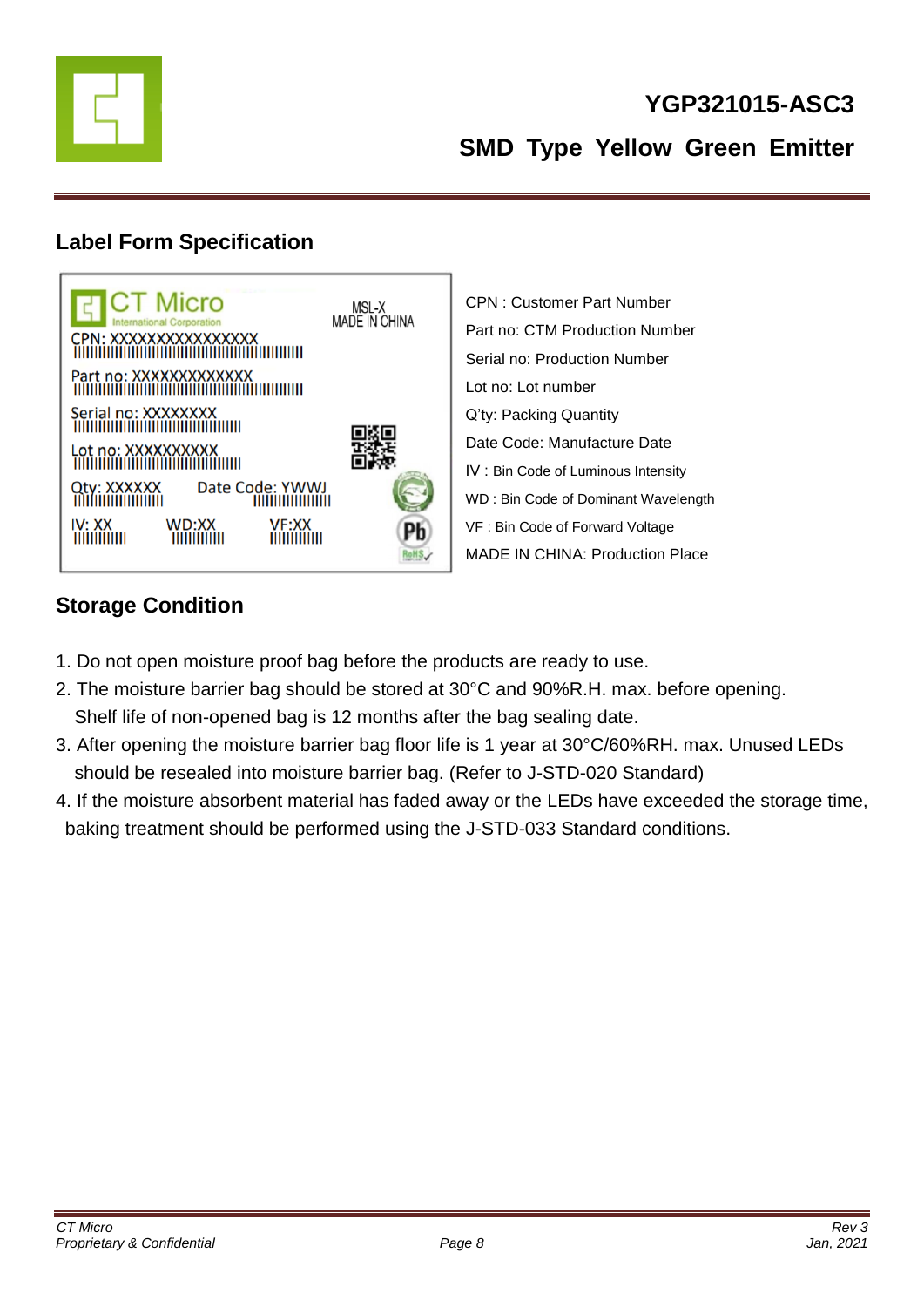

## **YGP321015-ASC3**

**SMD Type Yellow Green Emitter**

#### **Reflow Profile**



| <b>Profile Feature</b>                     | <b>Pb-Free Assembly Profile</b>                   |
|--------------------------------------------|---------------------------------------------------|
| Temperature Min. (Tsmin)                   | $150^{\circ}$ C                                   |
| Temperature Max. (Tsmax)                   | $200^{\circ}$ C                                   |
| Time (ts) from (Tsmin to Tsmax)            | 60-120 seconds                                    |
| Ramp-up Rate $(tL$ to t <sub>P</sub> )     | $3^{\circ}$ C/second max.                         |
| Liquidous Temperature $(T_L)$              | $217^{\circ}$ C                                   |
| Time $(t_L)$ Maintained Above $(T_L)$      | $60 - 150$ seconds                                |
| Peak Body Package Temperature              | $260^{\circ}$ C +0 $^{\circ}$ C / -5 $^{\circ}$ C |
| Time (t <sub>P</sub> ) within 5°C of 260°C | 30 seconds                                        |
| Ramp-down Rate ( $T_P$ to $T_L$ )          | 6°C/second max                                    |
| Time 25°C to Peak Temperature              | 8 minutes max.                                    |